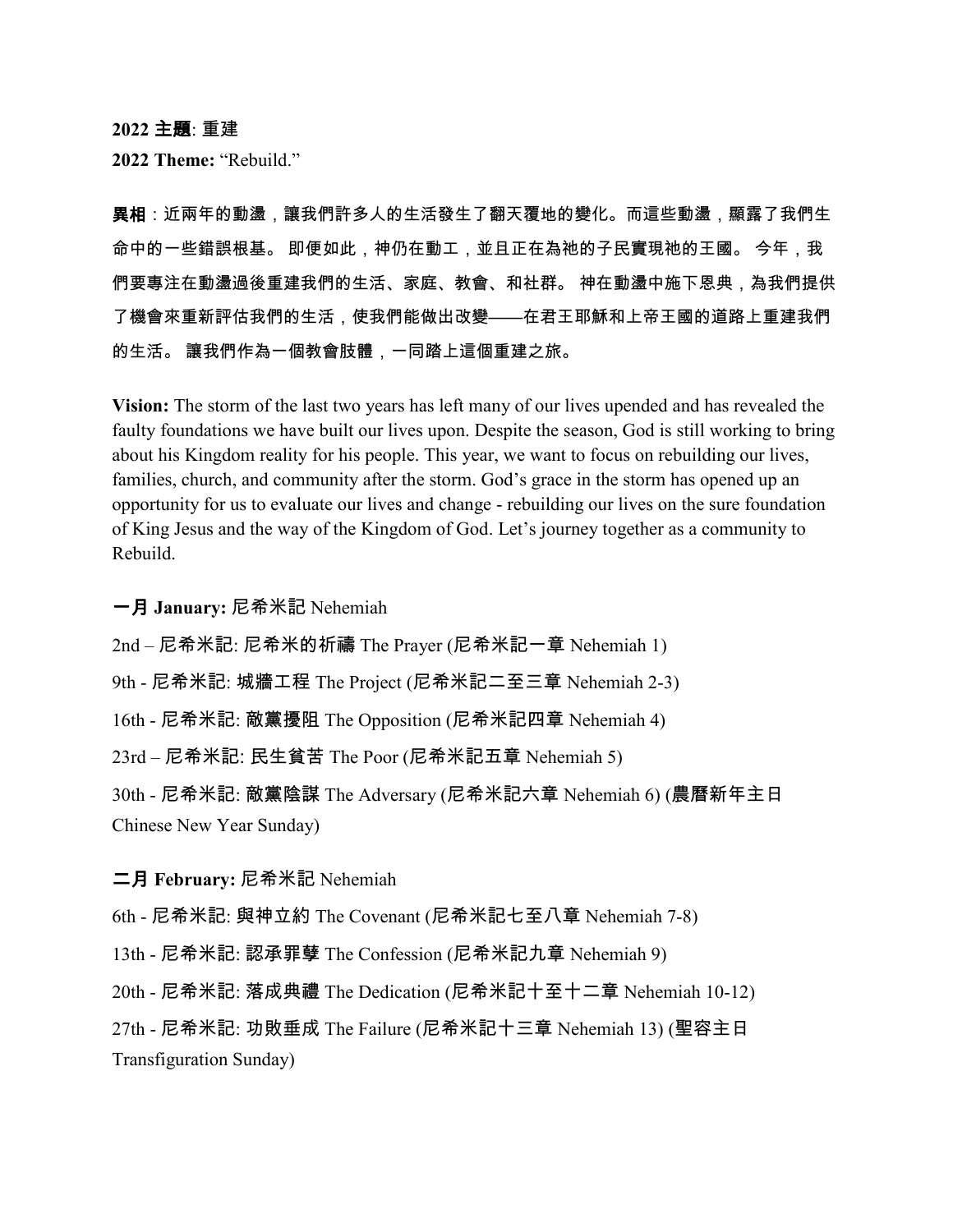- 三月 **March**: 瑪拉基書 Malachi (四旬期 Lent)
- 6th 神的愛與信實 God's Love & Faithfulness (瑪拉基書 Malachi 1:2-5 爭議 1 Dispute 1) (四旬期 Lent)
- 13th 鄙視聖殿 Despising the Temple (敬拜 Worship) (瑪拉基書 Malachi 1:6-2:9 爭議 2 Dispute 2) (四旬期 Lent)
- 20th 拜偶像與離婚 Idolatry & Divorce (瑪拉基書 Malachi 2:10-16 爭議 3 Dispute 3) (四旬 期 Lent)

27th – 公義的神 God of Justice (瑪拉基書 Malachi 2:17-3:5 - 爭議 4 Dispute 4) (四旬期 Lent)

- 四月 **April**: 瑪拉基書 Malachi (四旬期與復活節 Lent/Resurrection)
- 3rd 為貪婪悔改 Repent of Your Greed (瑪拉基書 Malachi 3:6-12 爭議 5 Dispute 5) (四旬 期 Lent)
- 10th 倘若惡人興盛,事奉神有甚麼益處? Why Serve God When the Wicked Prosper? (瑪拉 基書 Malachi 3:13-18 - Dispute 6) (四旬期 Lent)
- 17th 空墳墓 The Empty Tomb (John 20) (復活節主日 Easter Sunday)
- 24th 上帝之日 The Day of the Lord (瑪拉基書終章 Malachi 4:1-6 Conclusion)

五月 **May:** 撒母耳記中的人物 The Characters in Samuel 1-4

- 1st 以利加拿 Elkanah
- 8th 哈拿 Hannah (Mother's Day)
- 15th 以利 Eli
- 22nd 撒母耳 Samuel
- 29th 何弗尼 & 非尼哈 Hophni & Phinehas

## 六月 **June**

5th - 五旬節的盛宴 The Feast of Pentecost (利未記 Leviticus 23:15-21) (五旬節 Pentecost)

12th – 詩篇第八章 Psalm 8 (聖三一主日 Trinity Sunday)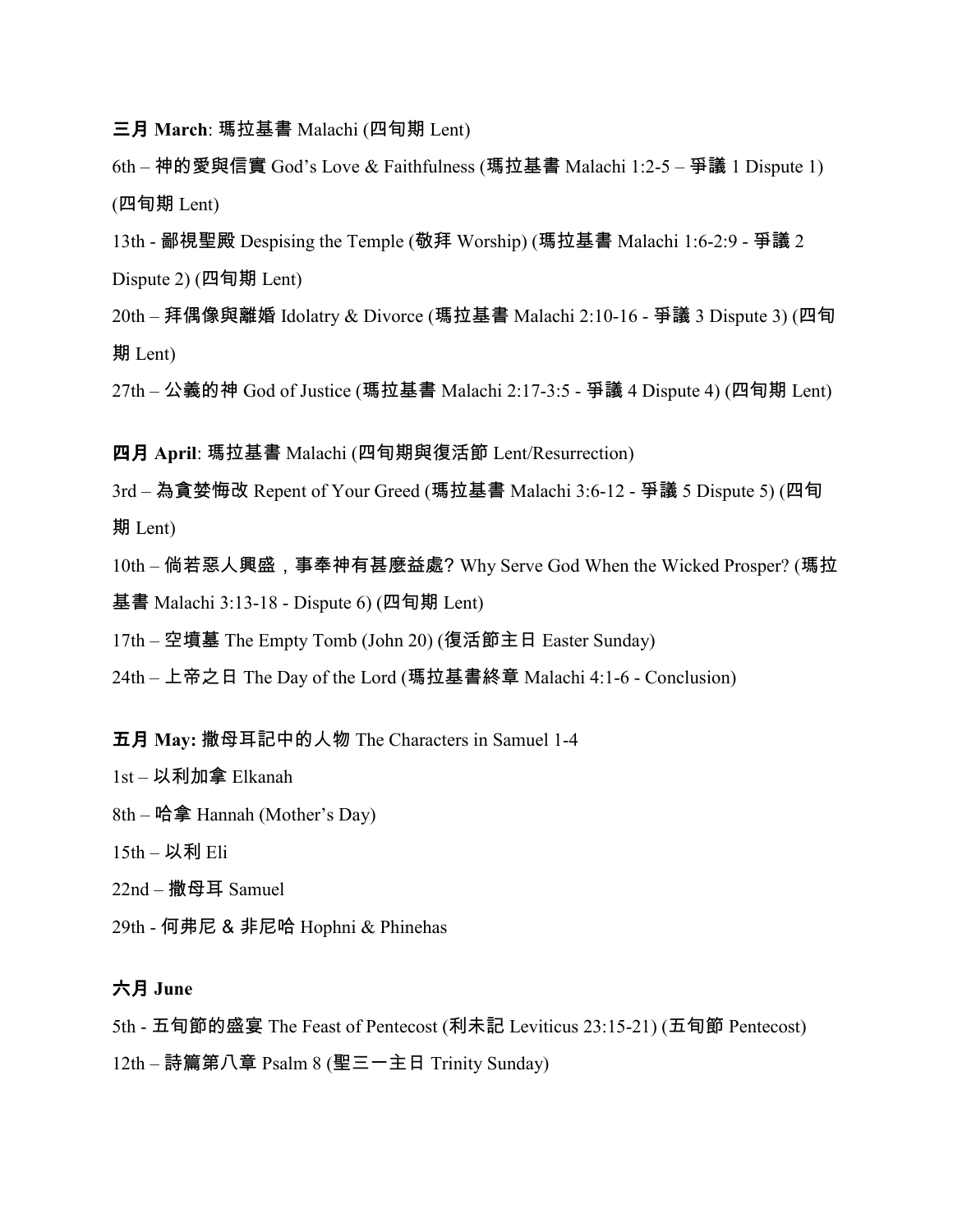19th – 恩慈的天父 The Gracious Father (路加福音 Luke 15:11-32) (父親節與六月節 Father's Day/Juneteenth)

26th - 神悅納人的禧年 The Year of the Lord's Favor (以賽亞書 Isaiah 61:1-11, 路加福音 Luke 4:14-21)

七月 **July**: 以弗所書 Ephesians

3rd – 救恩的大能 God's Work of Salvation (以弗所書 Ephesians 1:1-14)

10th – 基督掌管萬有 Christ's Rule over All Things (以弗所書 Ephesians 1:15-23)

17th - 得救是本乎恩 Saved by Grace Alone (以弗所書 Ephesians 2:1-10)

24th – 基督、和平的福音、建立祂的教會 Christ, Our Peace, Builds His Church (以弗所書 Ephesians 2:11-22)

31st – 神救恩計畫的顯明 God's Salvation Plan Revealed (以弗所書 Ephesians 3:1-13)

## 八月 **August**: 以弗所書 Ephesians

7th - 保羅為信徒的智慧和充滿祈禱 Paul's Prayer for Believers' Wisdom and Fullness (以弗所  $\equiv$  Ephesians 3:14-21)

14th – 一靈、一主、一神、一父、一體 One Spirit, One Lord, One God, and Father, One Body (以弗所書 Ephesians 4:1-16)

21st - 穿上新人 Put on the New Person (以弗所書 Ephesians 4:17-24)

28th – 以愛說實話 Speak Truth in Love (以弗所書 Ephesians 4:25-32)

九月 **September**: 以弗所書 Ephesians

4th -效法神憑愛心行事 Imitate God, Walk in Love (以弗所書 Ephesians 5:1-14)

11th - 被聖靈充滿 Be Filled with the Spirit (以弗所書 Ephesians 5:15-21)

18th – 被聖靈引導的人際關係 Spirit-Filled Relationships in Christ (以弗所書 Ephesians 5:21- 6:9)

25th – 穿戴神所賜的全副軍裝 Put on the Armor of God (以弗所書 Ephesians 6:10-24)

十月 **October**: 約翰福音的「生命」Life in the Gospel of John